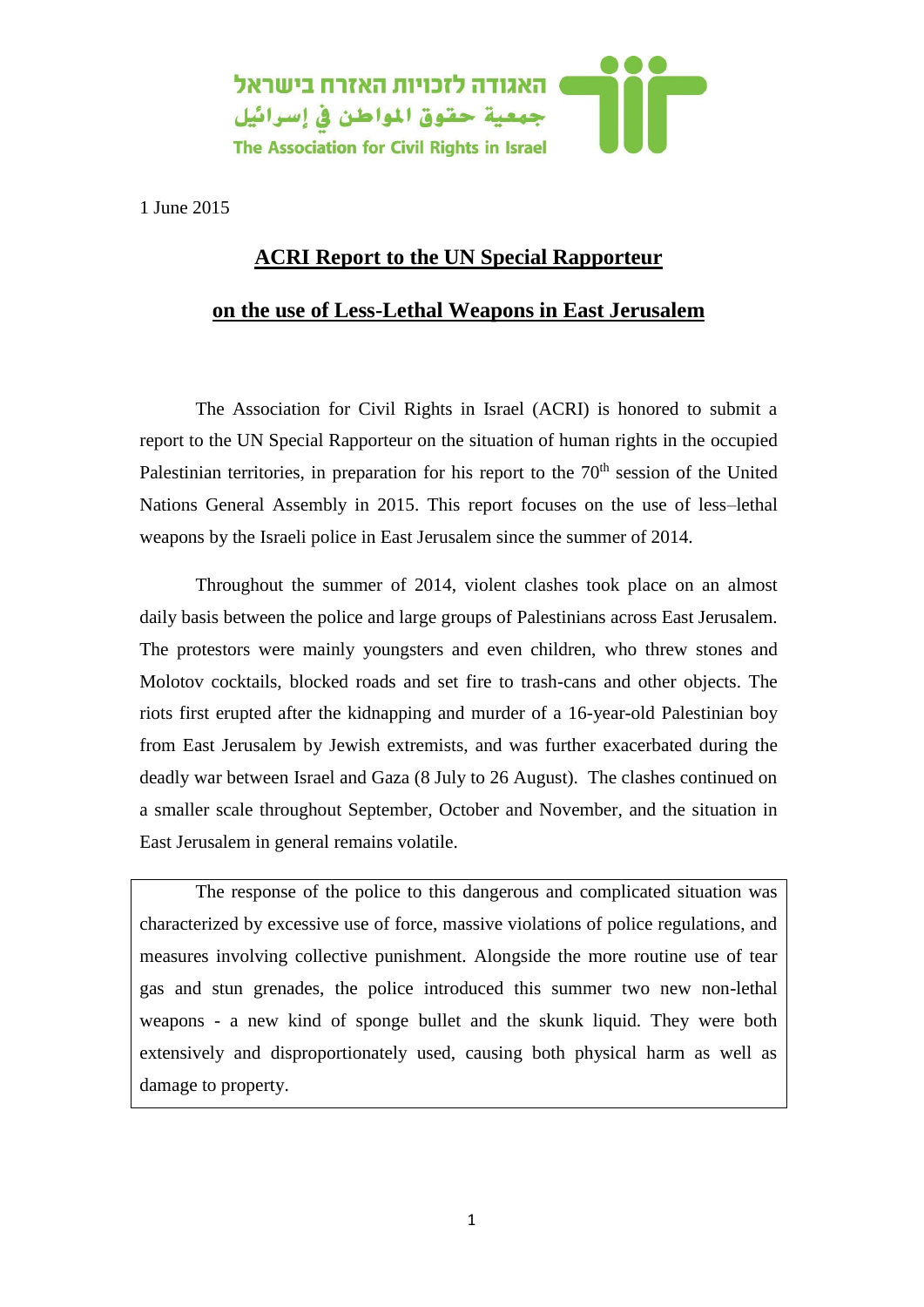

## **Sponge Bullets**

In July 2014, the Police began widespread use of a new kind of sponge bullet (bullet no. 4557) to disperse riots and demonstrations in East Jerusalem. Compared to the blue sponge bullets (bullet no. 632), which had been used for many years, the new black bullets are twice as heavy and hard. The damage they inflict, as proven by the comparative extent of injuries, is much more severe than that caused by the blue bullets.

The sponge bullet procedure ("Professional Directive – Operation of 40 mm Foam Rifle", Israel Police Regulations) determines that both the blue and black sponge bullets are only intended "**to cause blunt injury and temporarily neutralize** rioters during public disturbances" and are employed "in order to **deter and arrest**  individual rioters during disturbances".

However, in practice, the black sponge bullets have caused extremely severe injuries to residents of East Jerusalem, including **fractures of various body parts and loss of eyesight**. In the tragic case of Muhammed Sanuqrut, age 16, a black sponge bullet, which struck his head on 7 September 2014, is believed to have caused his death, according to the autopsy performed by a Palestinian pathologist. (The Israeli pathologist who participated in the autopsy has not yet released his conclusions, despite a significant amount of time having passed since the autopsy was completed.)

Between July 2014 to May 2015, ACRI has gathered testimonies from 10 residents of East Jerusalem, including 6 children, who were hit in their face and lost an eye, and 5 others who suffered other serious injuries. **The youngest victim is a 6 years old child from the village Issawiya in East Jerusalem, who was hit in his face by a sponge bullet while stepping down from the school bus** near his house on 24.12.14. He lost his eye and suffered from severe cuts and fractures in his face. Two children, 13-year-old Zakaria Julani and 10-year-old Yehia al-Amudi, were both hit in their face by a sponge bullet near the Shuafat Refugee Camp checkpoint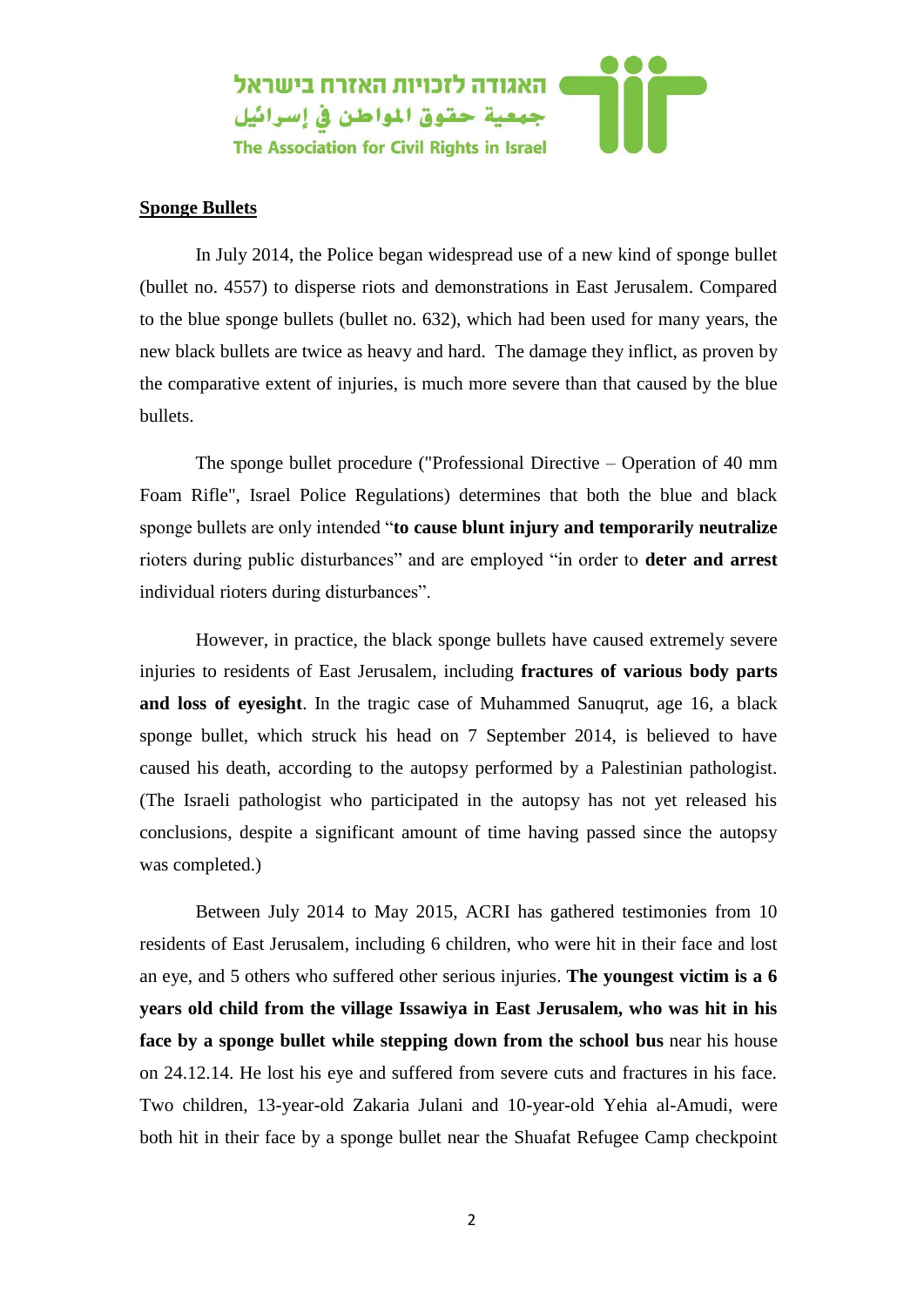

on 31.3.15 and 21.5.15 respectively, and lost an eye. Al-Amudi's facial bones were seriously fractured.

Through analyzing data collected by UN OCHA in the oPt on Palestinians injured in East Jerusalem by Israeli forces, ACRI has learned that between June and December 2014, 1,003 Palestinians in East Jerusalem required medical treatment for injuries caused by sponge bullets. (OCHA refers in its statistics to "rubber bullets" without differentiating between rubber-coated bullets and sponge bullets. The OCHA classification is used in Palestinian news sources and social media, which report injuries allegedly caused by rubber bullets in East Jerusalem. Yet Israeli law prohibits the use of rubber-coated bullets inside Israel, and that prohibition is in place in East and West Jerusalem. Since our inquiries have found no evidence to support any use of rubber-coated bullets in East Jerusalem, we concluded that the OCHA report as well as other media reports actually refer to the use of sponge bullets.)

Of the 1,003 cases cited by OCHA, 144 injured were evacuated to hospital. At least 47 of those injured had been shot in the upper part of their body, in contravention of the regulations governing the use of these bullets by Israeli Police.

The regulations for the use of these bullets state that they are not to be used against minors and that they should not be aimed towards the upper part of the body. Nevertheless, the testimonies we have gathered clearly prove that the Police has massively and routinely violated its regulations causing unreasonable and disproportionate physical damage.

We do not disregard the need of the Police for effective measures to handle severe riots, while avoiding the use of live fire. It is clear that since July 2014 the Police have had to deal with particularly severe public disturbances in East Jerusalem. However, these severe injuries, which were all sustained since the black sponge bullets entered into use, are an **unacceptable outcome raising doubts as to the proportionality of use of this weapon to handle disturbances, as well as its categorization as a non-lethal weapon.**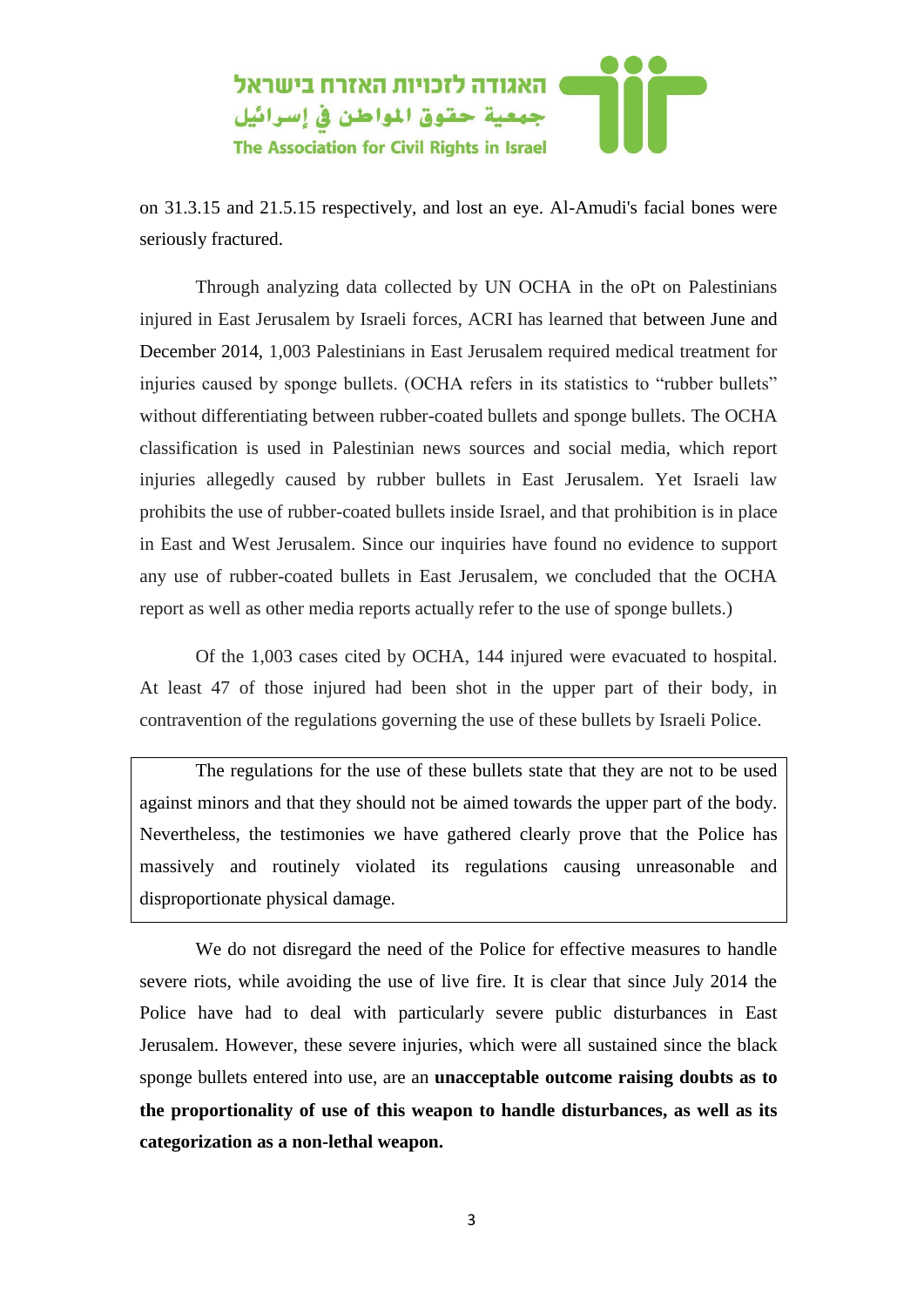

On March 8, 2015 ACRI sent an urgent letter addressed the Police Chief Commissioner and the Attorney General regarding the use of black sponge bullets. In light of the multiple incidents of severe injuries and the tragic death of Muhammed Sanuqrut, ACRI demanded that the police immediately cease the use of black sponge bullets and conduct an extensive investigation into their safety, the conditions which allow for their use, their suitability for use to disperse riots, and the soundness of the procedure as well as the extent to which the procedure has been violated in practice**. [\(Letter attached.](http://www.acri.org.il/en/wp-content/uploads/2015/05/EJ-Black-Bullets-Letter-March-2015.pdf))**

## **Skunk Spray**

Skunk Spray (colloquially referred to as "the skunk") is an Israeli invention intended to effectively disperse crowds. It consists of a water canon that sprays an extremely foul smelling chemical liquid from a special vehicle. The liquid is made of water, yeast and baking soda, and the foul smell it produces stays for days on any surface that it touches, such as asphalt, walls, cloths etc. Between July and December 2014, streets in almost every neighborhood of East Jerusalem had been covered in tremendous amounts of skunk liquid. Most of the liquid was aimed towards residential properties, cars and shops, causing serious and long-term damage to property. As a result, the daily lives of tens of thousands of East Jerusalem residents were affected, compelling them to live with this foul stench for days at a time. The physical side effects of the skunk may include nausea, skin rash and vomiting. Residents also reported feeling humiliation, as such stench covered their houses and streets.

The Police procedure regulating the use of skunk liquid ("Procedure number 90.221.111.008 Operation and Use of 'Skunk' Liquid", Israel Police) sets forth a number of rules to ensure that the use of this substance, which was "intended for the dispersal of public disturbance" (section 1F) does not harm the general population more than is necessary to achieve the set objectives. Thus, for example, the procedure states that it should be used only in open areas, that it is forbidden to use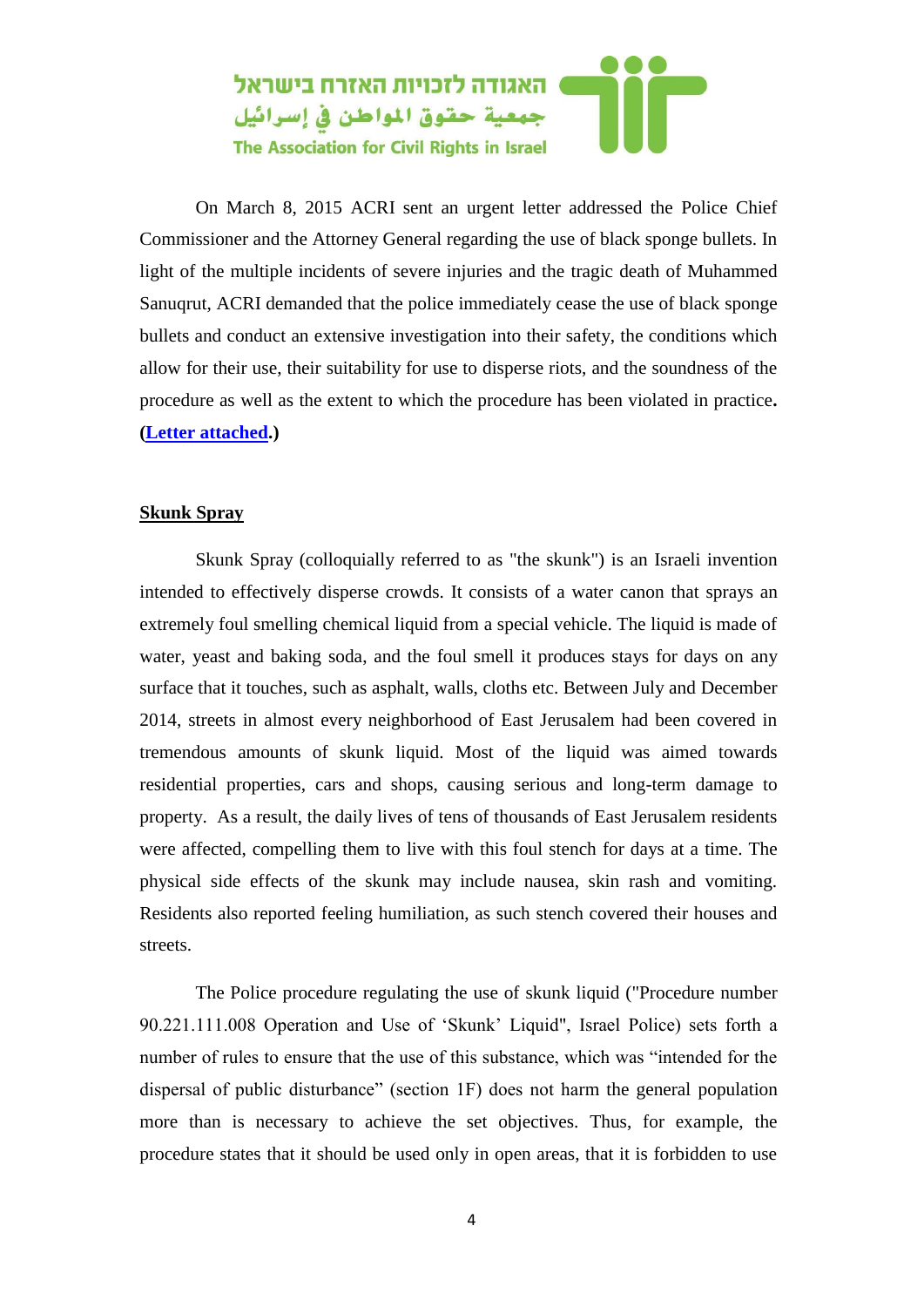

the skunk liquid in cases where elderly people, children or pregnant women may be harmed, and that the liquid must not be sprayed towards elevated locations due to the risk of people falling from heights.

Nevertheless, the experiences during the second half of 2014 demonstrate clearly that the use of skunk liquid in the crowded neighborhoods of East Jerusalem did not adhere to police procedure and caused disproportionate harm to the populations of these neighborhoods, particularly to vulnerable groups such as the elderly, infants and persons with disabilities.

Additionally, the police made arbitrary and excessive use of skunk liquid during this period in a number of separate incidents in different neighborhoods in East Jerusalem. In these cases the skunk was directed towards houses, shops, cars etc, without any apparent reason, i.e., to places where there was no crowd to disperse. A description of the events **raises the concern of intentional, illegal use of skunk liquid on uninvolved individuals.** 

For example, on 7 October 2014 at around 17:00 skunk liquid was sprayed from side to side all along Shmuel Ben Adaya Street in a-Tur (the main street of the Sawana neighborhood). From the testimony of the reservations manager at a local hotel, it is clear that the foul-smelling liquid was sprayed toward the hotel entrance and garden and its odor penetrated the hotel lobby and guest rooms on the first few floors. As a result, a hotel receptionist**,** in advanced stages of pregnancy, felt sick and was compelled to leave the site urgently. In addition, hotel guests, some of them elderly, fled the site and some complained of headaches and nausea as a result of the foul odor, which spread throughout the hotel and its rooms.

Furthermore, on the 15<sup>th</sup> and 17<sup>th</sup> of October 2014, the skunk liquid hit many residential apartments and shops on the main street of the neighborhood of Issawiya. According to residents, the skunk vehicle continued to spray the foul liquid long after the rioters had fled the site, and the skunk liquid was aimed directly at homes and shops along the street. For example, the skunk liquid was sprayed towards Mr. Aziz